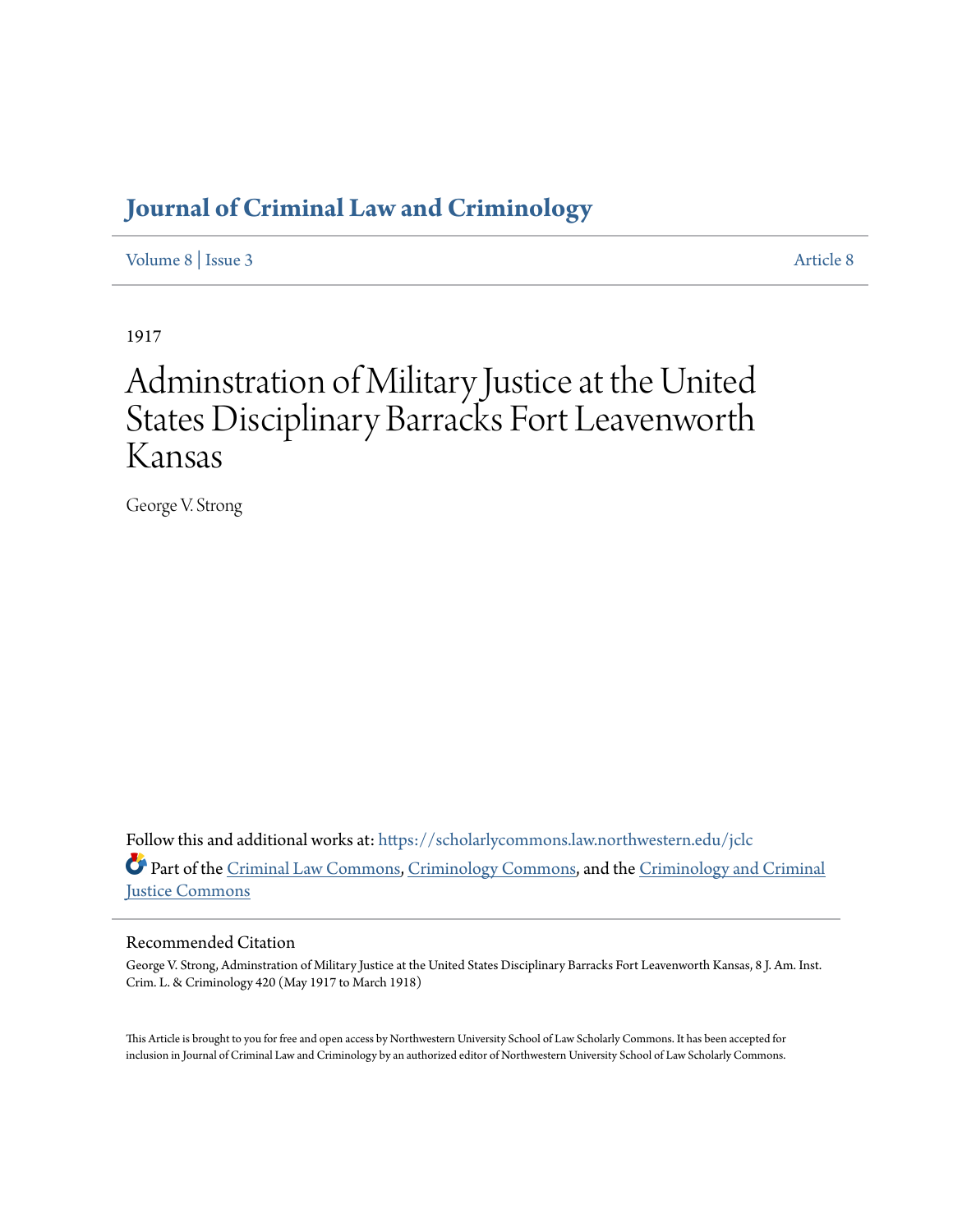### THE ADMINSTRATION OF MILITARY JUSTICE AT THE UNITED STATES DISCIPLINARY BAR-RACKS, FORT LEAVENWORTII, **KANSAS**

#### **GEORGE** V. **STRONG1**

Contrary to what appears to be the general opinion of the American public, wide-spread and long-standing conditions in this country usually are very truly reflected in the army, so it is not strange that the growing protest against the delay in the administration of justice in civil life should find its counterpart in the service. For years there has been an increasing effort on the part of the military authorities to expedite the trial of soldiers charged with military or criminal offenses. Minor offenses, as a rule, have been handled promptly and efficiently by summary courts, the cases usually having been disposed of within twenty-four or forty-eight hours from the time of commission of the offense. The more serious offenses, those properly triable by general court-martial, have presented a more difficult problem due to circumstances over which the War Department had little or no control. Large geographical departments, small, scattered, and frequently isolated posts, shortage of officers, etc., all operated to increase the time spent by an offender in confinement before trial.

To combat the effect of these conditions and in an effort to expedite the trial of men whose offenses were of such a nature as to render their confinement at the United States Disciplinary Barracks at Fort Leavenworth probable, the War Department, in January, 1917, established the Disciplinary Barracks as a separate general court-martial jurisdiction, and directed that all men charged with desertion, who surrendered or were apprehended in the Central and Southern Departments, and who, upon conviction, would probably be dishonorably discharged from the service and confined at that institution, be sent there for trial.

This action **by** the War Department probably was taken, primarily, to expedite trials and to reduce expenses, it being obvious that if a man were to be confined at the Disciplinary Barracks the cost of transportation there would be the same whether before or after trial, and if the trial could be expedited **by** transfer to that place before trial, the consequent saving in rations and clothing alone would justify the increased work thrown upon the Disciplinary Barracks authorities. It was considered probable that, other things being equal, the courts meeting daily and under the same roof as the reviewing authority,

<sup>&</sup>lt;sup>1</sup>Major, Judge Advocate, U. S. A., Fort Leavenworth, Kans.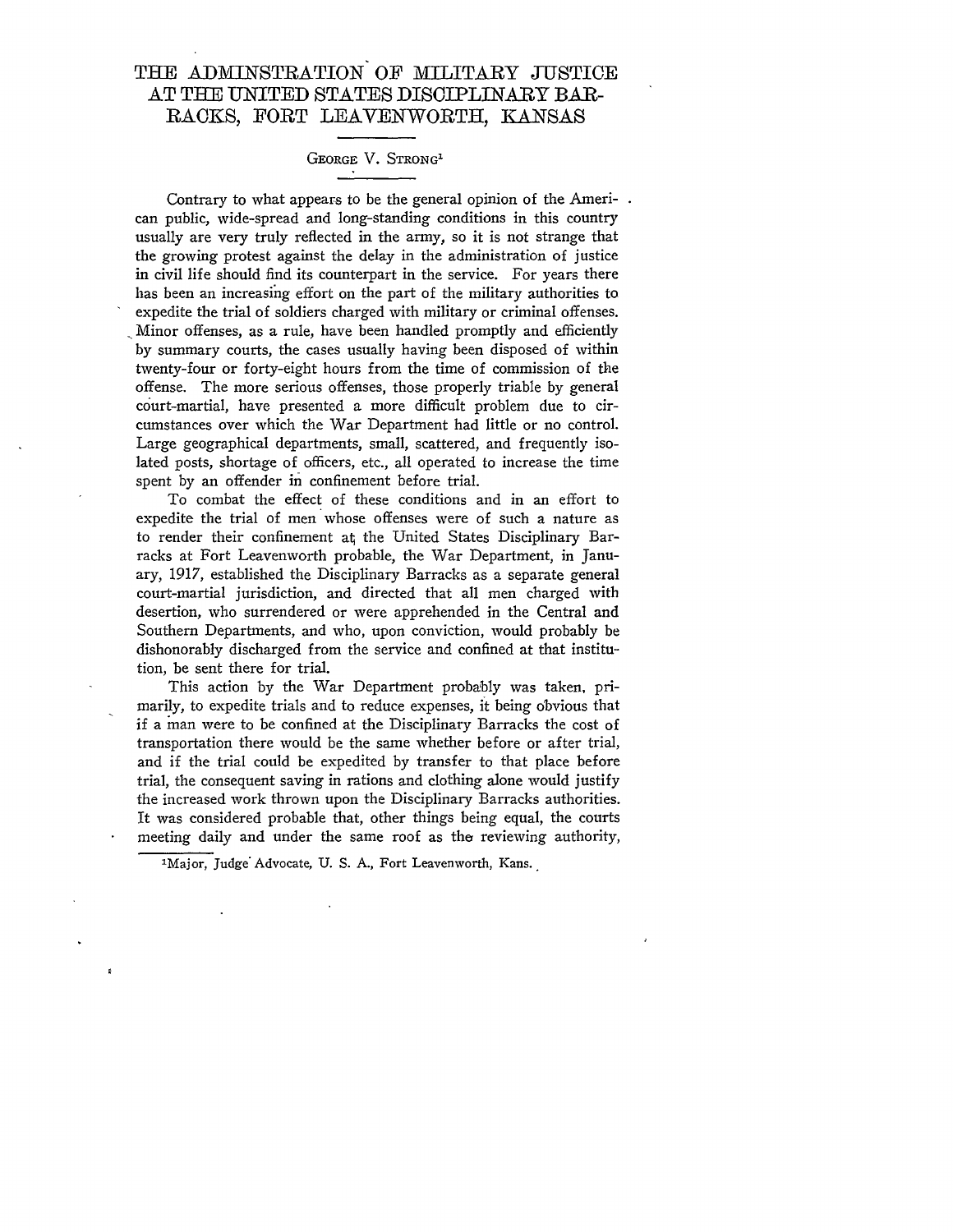the delays usually encountered **by** sending records several hundred miles **by** mail to a reviewing authority would be minimized, if not entirely done away with, and discipline would be improved **by** punishment being more promptly awarded. The results have fully justified the expectations of the War Department; exact figures are not. available, but conservative estimates place the average saving per man, for food and clothing alone, for the cases handled under this system, at about \$20.00. Since about **500** cases were handled during the first four months during which this scheme was in operation, the saving to the government has been considerable. The average period spent awaiting trial and result of trial has been greatly reduced, but exact figures for accurate comparisons with other jurisdictions are not yet available.

From the standpoint of the scientific administration of punishment, the War Department scheme outlined above has had one interesting development, **new** to the service, but following closely the lines of development in the more advanced and better administered courts in civil life.

The Department of Psychiatry was established at the Disciplinary Barracks in 1914 and has as its head the Medical Examiner, Major Edgar King, Medical Corps, United States Army, an officer of sound judgment and remarkable ability as a psychiatrist. **All** men sent to the barracks for confinement or for trial are, upon arrival, or shortly subsequent thereto, given a searching examination **by** the medical examiner. This examination is divided into two parts and is intended to determine the man's physical, mental and moral fitness for further service. The physical examination determines the man's fitness for further military service, irrespective of the offense with which he is charged, and reveals a higher percentage of unfit than is usually found elsewhere in the army. The second part of the examination is very comprehensive and is designed to classify accurately the individual according to accepted standards as regards mentality and to ascertain, in all its essential phases, the family history, personal history, military and civil record of the individual. It may be remarked that all facts revealed **by** the man under examination are treated as confidential, and are made use of only in the determination of what action is to be taken in his case subsequent to trial. The information derived from this examination is checked up **by** correspondence with former employers, members of the family, police authorities, various charitable associations, etc., so that a very complete record of the  $\sigma$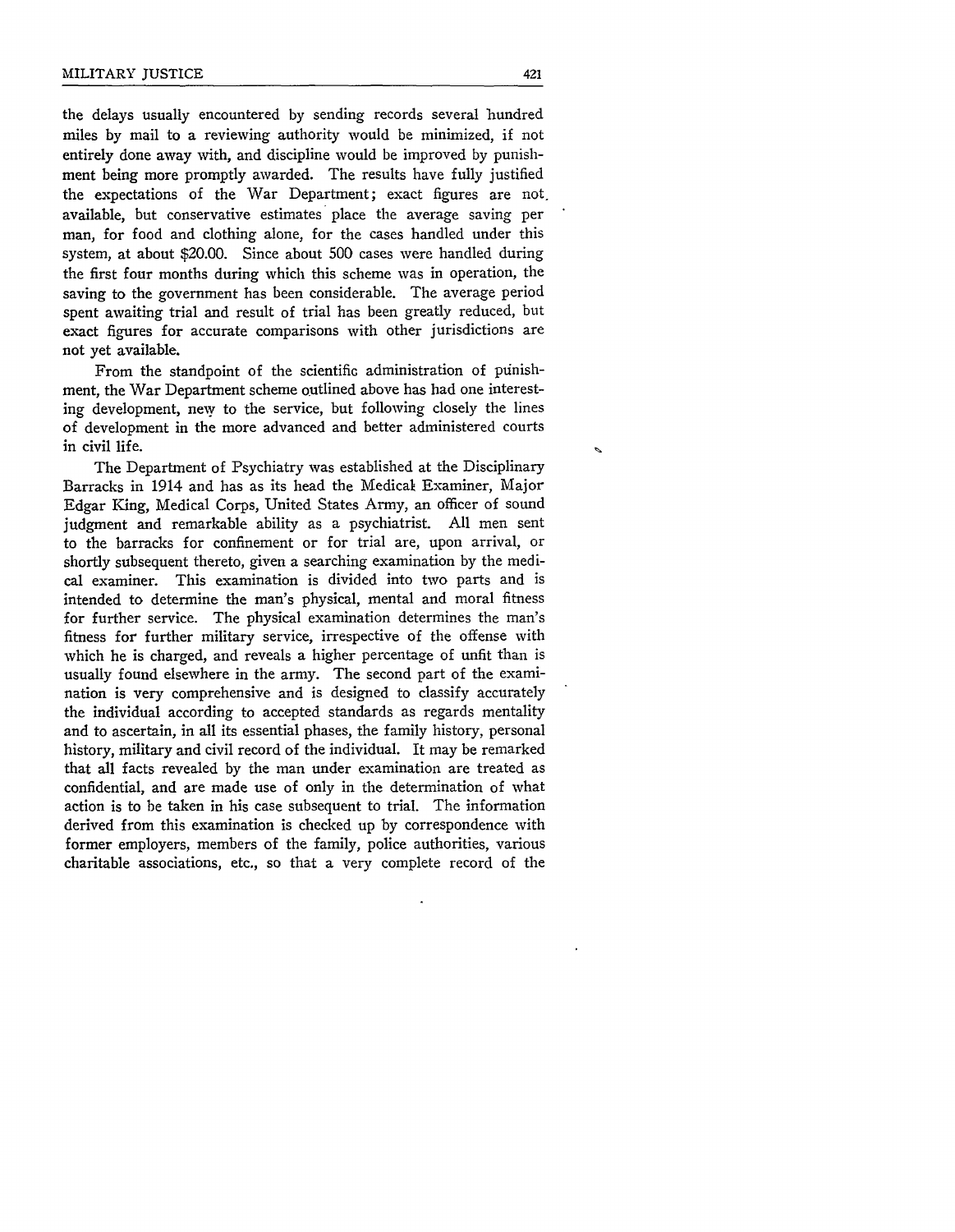man's past can be obtained upon which to base a fair prognosis of his future.

As a result of the above examination a varying percentage of the individuals examined are found to be definitely unfitted for military service (about 13% in the first 500 cases in this jurisdiction) and steps are immediately taken for discharge, or, as in the case of insanity, transfer to another institution.

When the examination by Major King does not definitely determine unfitness for service, the man is turned over to the casual officer as awaiting trial, or in case of a man already tried, is dressed in. If of the former class, and if his charges have already been received, he is furnished a copy and his counsel consults with him as to how he wishes to plead. The medical examiner is an associate counsel for the accused and information in his hands, as well as testimony by him, can be, and frequently is, made use of by the defense. If the charges have not been received a telegraphic summary of the man's offenses is requested by wire from his company commander and the charges are preferred by one of the Commandant's staff officers.

Should the accused wish to plead guilty, his case is immediately referred to one of the trial judge advocates and the man is brought to trial the same day or the following day. In case he does not wish to plead guilty and the witnesses cannot appear in person, the trial judge advocate immediately draws up'interrogatories for the prosecution and these with the cross interrogatories and, if necessary, separate interrogatories for the defense are mailed at once, and upon their return the trial takes place and the case is disposed of.

Two courts-martial, each consisting of five or six members with a trial judge advocate, an assistant trial judge advocate, and a counsel, are in daily session and dispose of from three or four to as high as fifteen cases per day. Each case is tried on its merits, and in a large percentage of cases the bulk of the evidence is in the form of depositions; this in itself is unsatisfastory, because in many instance the facts brought out by the evidence presented are not such as to enable the courts to act with intelligence and a second set of interrogatories must be sent out. Owing to the numerous movements of troops in the last six months these interrogatories must be sent to widely separated points and in individual cases the difficulty in getting in touch with a material witness has been a fruitful source of delay. However, in spite of these unusual and unfavorable conditions, the average time in confinement at this station before promulgation of the sentence was, for the first 400 cases handled, only 24.9 days and for subsequent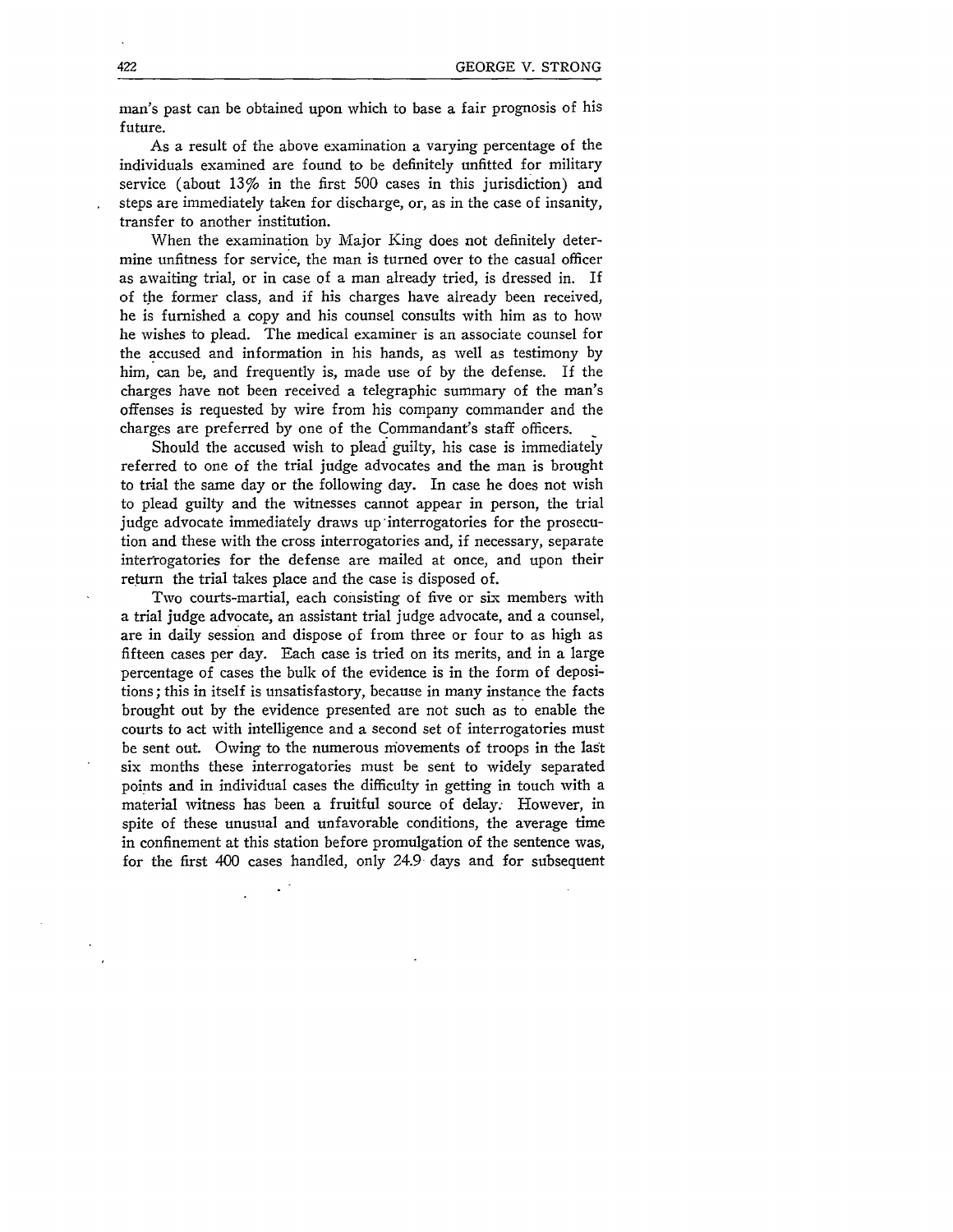cases has been materially reduced. This period includes the medical examination, preparation for trial, trial, action by the reviewing authority and preparation and promulgation of the order in the case. In view of the serious nature of the offenses charged, the average time in confinement is probably much less than in a similar number of  cases for similar offenses tried before any criminal court in civil life.

Of the 400 cases considered, only 349 actually went to trial; 51 cases were disposed of without trial, in these the accused was either discharged as unfit, transferred as insane, or released on account of the Statute of Limitations running for the particular offense charged, etc. In these 349 cases there were 3 total acquittals and 346 convictions in whole or in part. In all there were 491 offenses charged, the greatest number being for desertion, 340. Other serious offenses were as follows:

|                          | Embezzlement  14 Disobedience of orders 3       |  |
|--------------------------|-------------------------------------------------|--|
|                          |                                                 |  |
|                          | Quiting guard  3 Allowing prisoner to escape 1  |  |
|                          |                                                 |  |
|                          |                                                 |  |
|                          | Losing equipment  34 Misuse of government prop- |  |
|                          |                                                 |  |
| Fraudulent enlistment  2 |                                                 |  |

Of the 491 offenses alleged, the trial resulted in 365 convictions and 126 acquittals, and it might be noted that in 51 cases men charged with desertion were found guilty only of absence without leave; the courts in awarding punishment adjudged dishonorable discharge in 281 cases in addition to varying terms of confinement, which, for the 349 cases considered, totalled 522 years and 4 months.

When the trial in any particular case is completed, the record is forwarded to the reviewing authority, the Commandant, who turns it over to his legal adviser, the Judge Advocate of the Disciplinary Barracks, for review and recommendation. The review of the Judge Advocate covers all the legal questions raised, sufficiency of proof, admissibility of evidence and compliance with statutory requirements. etc.

While the man has been awaiting trial the Medical Examiner has completed his verification of the examination of the accused and has forwarded his recommendations to the Judge Advocate. This recommendation embodies the views of the Medical Examiner as to the pos-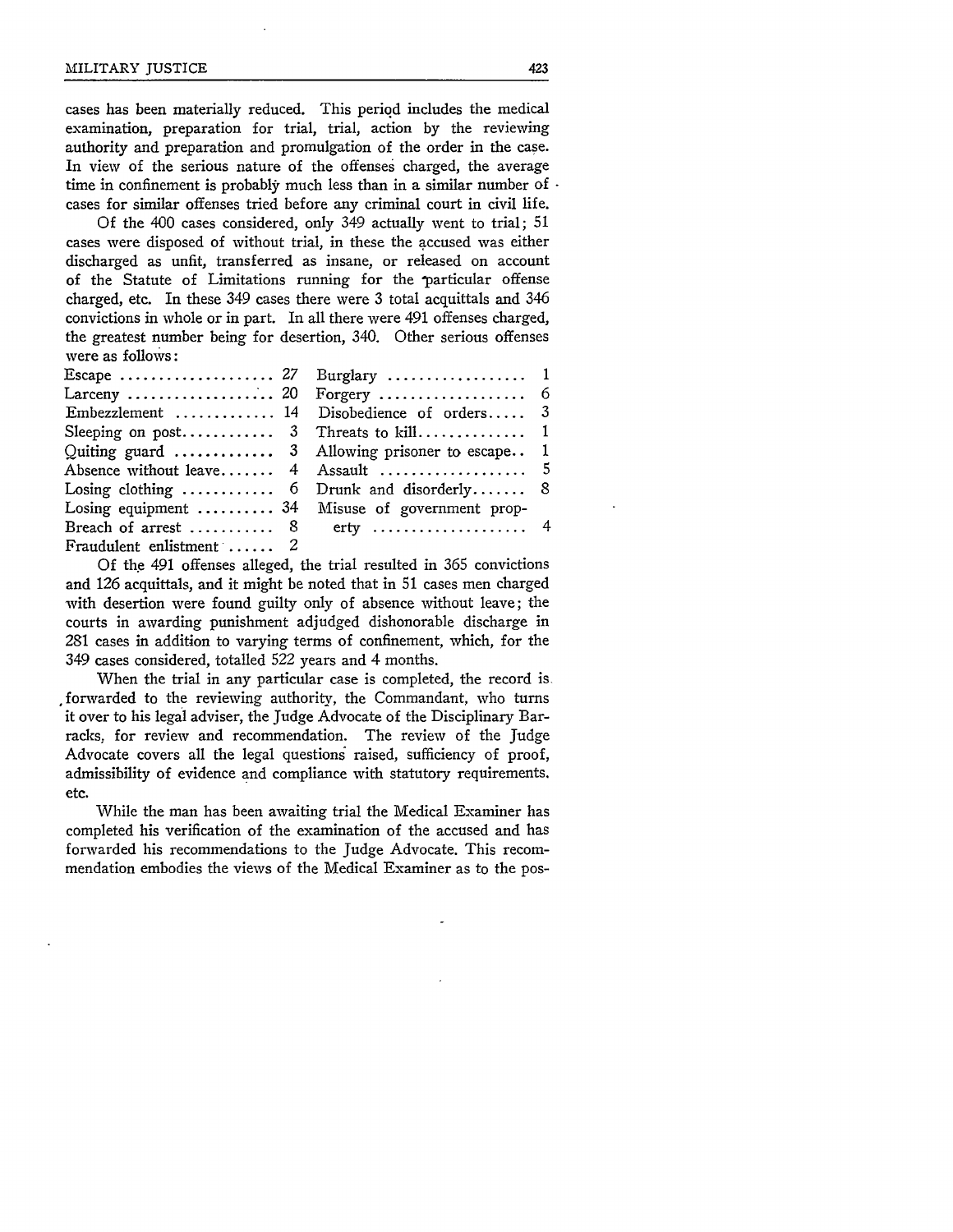$\circ$ 

sibilities of the man for future service, or in case unusual or extenuating circumstances have become known, they are cited for the benefit of the reviewing authority, and briefly indicates the Medical Examiner's idea as to the amount of punishment. If the Medical Examiner considers the man a good risk for restoration to the colors, he recommends suspension of dishonorable discharge in case one be adjudged, or in certain cases, if the man be unsuited for further service, and if discipline will not suffer thereby, he may recommend that any confinement awarded be remitted, this latter action being frequently taken in the case of married national guardsmen whose records indicated that they had properly supported their families before being called into the federal service. But whatever the recommendation of the Medical Examiner may be, the Judge Advocate considers the case on its merits and then places the record before the reviewing authority with his recommendation and that of the Medical Eaminer. The ideas of the Medical Examiner and the Judge Advocate usually coincide, but when they do not, the reviewing authority takes such action as the circumstances warrant; the finding of the court may be approved and then, certain remissions, mitigations or suspensions be made, or the finding and sentence may be disapproved in whole or in part. The reviewing authority is guided by a desire to save as many good men to the service as possible and to see that, in so far as possible, equal punishment be given for similar offenses. It may be mentioned that of the 349 cases mentioned above, the reviewing authority suspended the execution of dishonorable discharge until the soldier's release from confinement in 134 cases, and of the 522 years and 4 months confinement awarded by the courts, the same authority remitted 103 years and 5 months. This suspension of the portion of the sentence that involves dishonorable discharge until the soldier's -release from confinement is intended to give the man a certain period of time in which by positive action he can evidence his reformation and be restored to the service without the stigma of a dishonorable discharge appearing. upon his record.

The following cases may serve to illustrate the action taken by the reviewing authority and the reasons therefor, upon certain classes of cases that not infrequently come before him:

Case  $I$ —John Smith was the son of average parents in a large city; his mother spoiled him; he enlisted fraudulently, and, after serving .on the border until the glamor of a soldier's life wore off, he became home-sick, deserted, was apprehended, sent to the Disciplinary Barracks, tried and convicted. Investigation showed that he was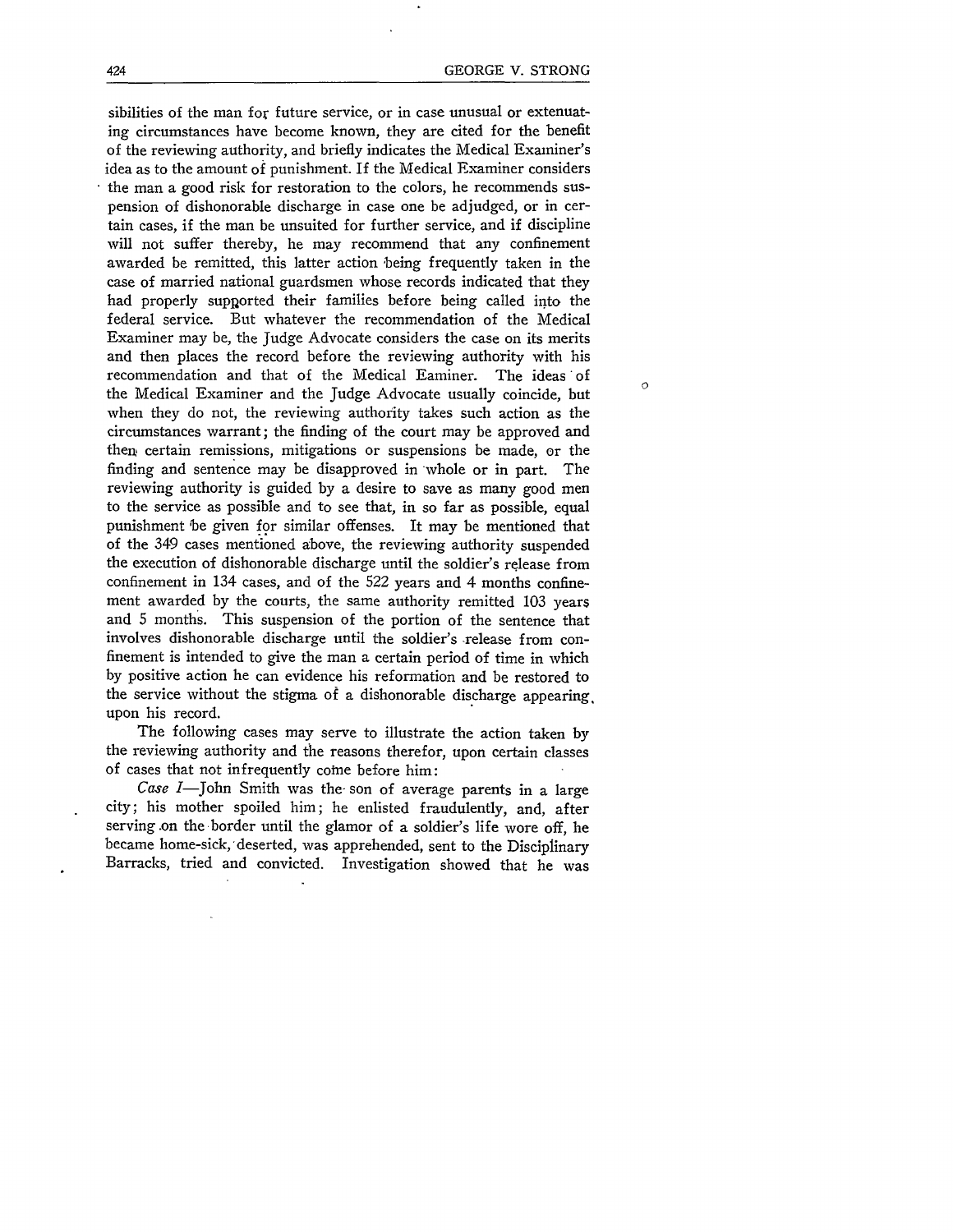actually only 16 years of age, that he had been arrested for joy riding, had not attended school regularly, and was mentally rather undeveloped, but not bad. Correspondence with the parents indicated that they had awakened to a realization of the necessity for action, and that they were anxious to do what they could for their son. It appeared that confinement in the Disciplinary Barracks could do little or no good'for one so young, but that home influence and supervision might make a useful citizen out of the boy. The confinement in consequence was remitted.

*Case* II-John Jones was a farmer, married, with a couple of children, and a member of the local militia company. When the call of June 18, 1916, came, he responded and was sent to Texas. For some unknown reason he was not discharged, notwithstanding that he had dependent relatives. His wife fell ill, John Jones deserted, returned home, and looked after her. He was apprehended, tried, and convicted. Investigation showed that he had always taken good care of his family, that he was not particularly well suited for military service, and that if confined- his family would be a charge upon the community. The confinement was remitted.

*Case III*—John Brown came from the slums in a large city; he  $\degree$ enlisted, deserted, was tried and due to a fault in the prosecution was convicted of absence without leave only. Investigation developed the fact that the man was a drug user, had had a long police record and was a menace to any organization in which he might be serving. Upon completion of his term of confinement a board of officers found him unfit for service under Paragraph  $148\frac{1}{2}$  Army Regulations, and he was discharged.

*Case* IV-John Green served one enlistment and was discharged with a character "Excellent." After a year on his second enlistment he went to town one night, got drunk, and disappeared. After an absence of six months he surrendered, pleaded guilty to desertion, and was sentenced to dishonorable discharge and confinement for two years. It appeared that the man had an honest desire to redeem himself, his confinement was cut to one year, the dishonorable discharge suspended, and the man put in the disciplinary battalion at once, and there appears to be every probability that he will make good.

So much for the means of getting the man "behind the walls," the greater problem is the one that faces the authorities of all penal institutions, that is, getting the man out again in such a condition that he will be a better citizen or, in this particular case, a better soldier, actual or potential, than before the commission of his offense. As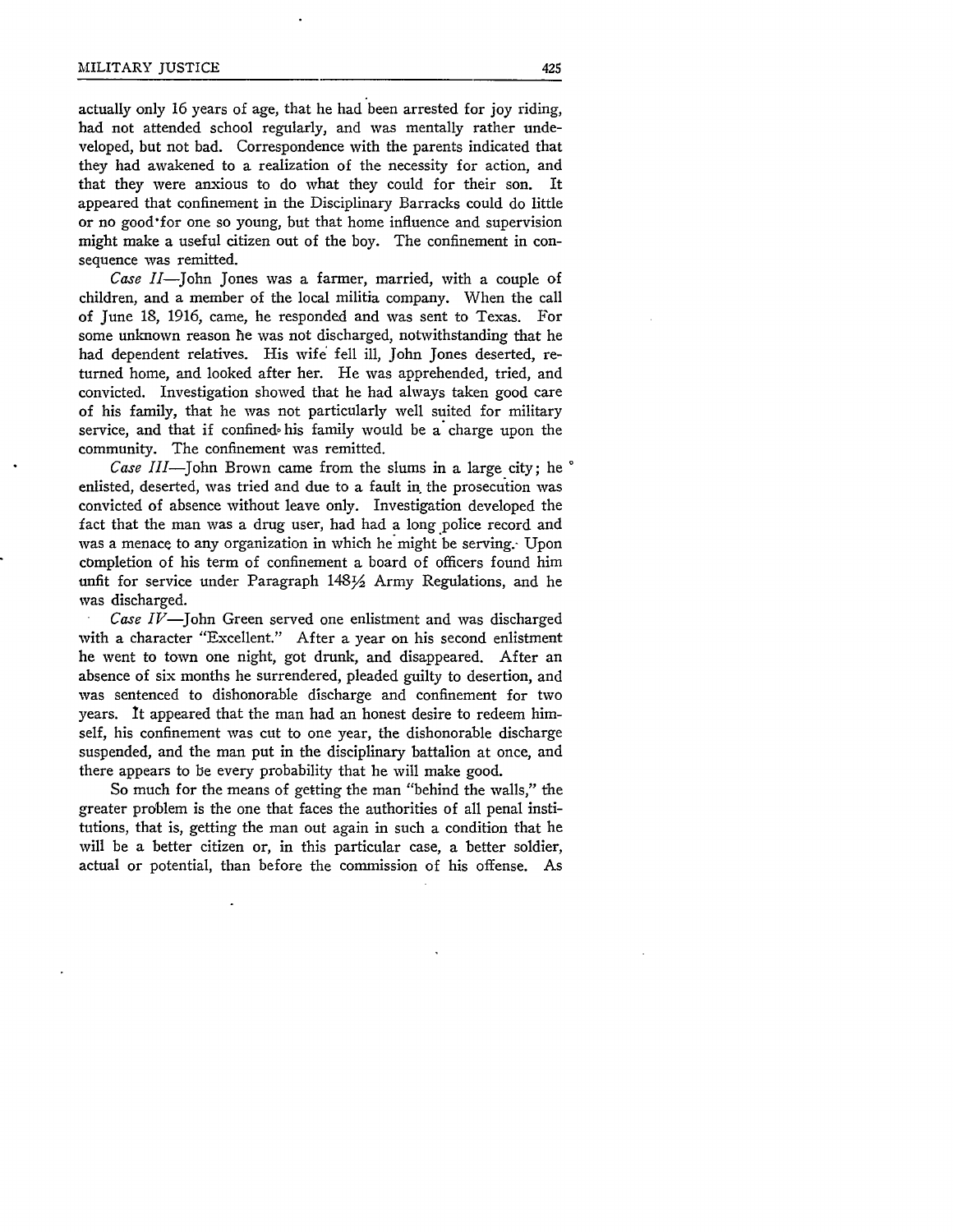yet, in the army, as in nearly every other place, delinquents are classified in accordance with the offenses they have committed. In time doubtless, the type of delinquent rather than his offense *will* be considered and men will be handled as individuals rather than as representatives of a given class of delinquents.

It is the present policy of the War Department to hold eligible for restoration to the colors any man who has been dishonorably discharged for any offense not involving moral turpitude. All men of this class at the Disciplinary Barracks are given a chance to go into the Disciplinary Battalion where they are given an intensive course of military training. The procedure is roughly as follows:

A man is tried for desertion and convicted, his psychiatric examination has shown him to be of average mentality and that, as far as can be determined, there are no serious 'blots on, his past. He says he desires restoration; The reviewing authority possibly has suspended his dishonorable discharge and ordered him to the Disciplinary Battalion at once. If the man works and makes good, at the end of four (4) months, a board of officers, three in number, convene and consider his case. If, upon recommendation of the board, the man is restored, he remains three (3) months more at the Barracks as a member of the restored detachment (this three months being a sort of probationary period in which the man is given an advanced course of military instruction), after which the man is transferred to some line organization. The excellence of the system of training followed in the Disciplinary Battalion is attested by the fact that over 80% of the men restored make good, many of them later being discharged as non-commissioned officers with a character "Excellent."

The men who are not eligible for restoration are given, in all cases where they so desire, a course of vocational training, either in agriculture or in one of the mechanic arts, as they may choose, in order to fit them to be self-supporting in some useful field upon discharge. The more ambitious are given instructions at night in ordinary grade school subjects as well as in telegraphy, short-hand, typewriting, etc. Those who express no choice in training are given one of the courses for which they appear suited. The Disciplinary Barracks runs a farm colony in which various phases of chicken and hog raising, fruit and vegetable growing are taught. It is hoped that in the near future this will be further extended by the addition of a